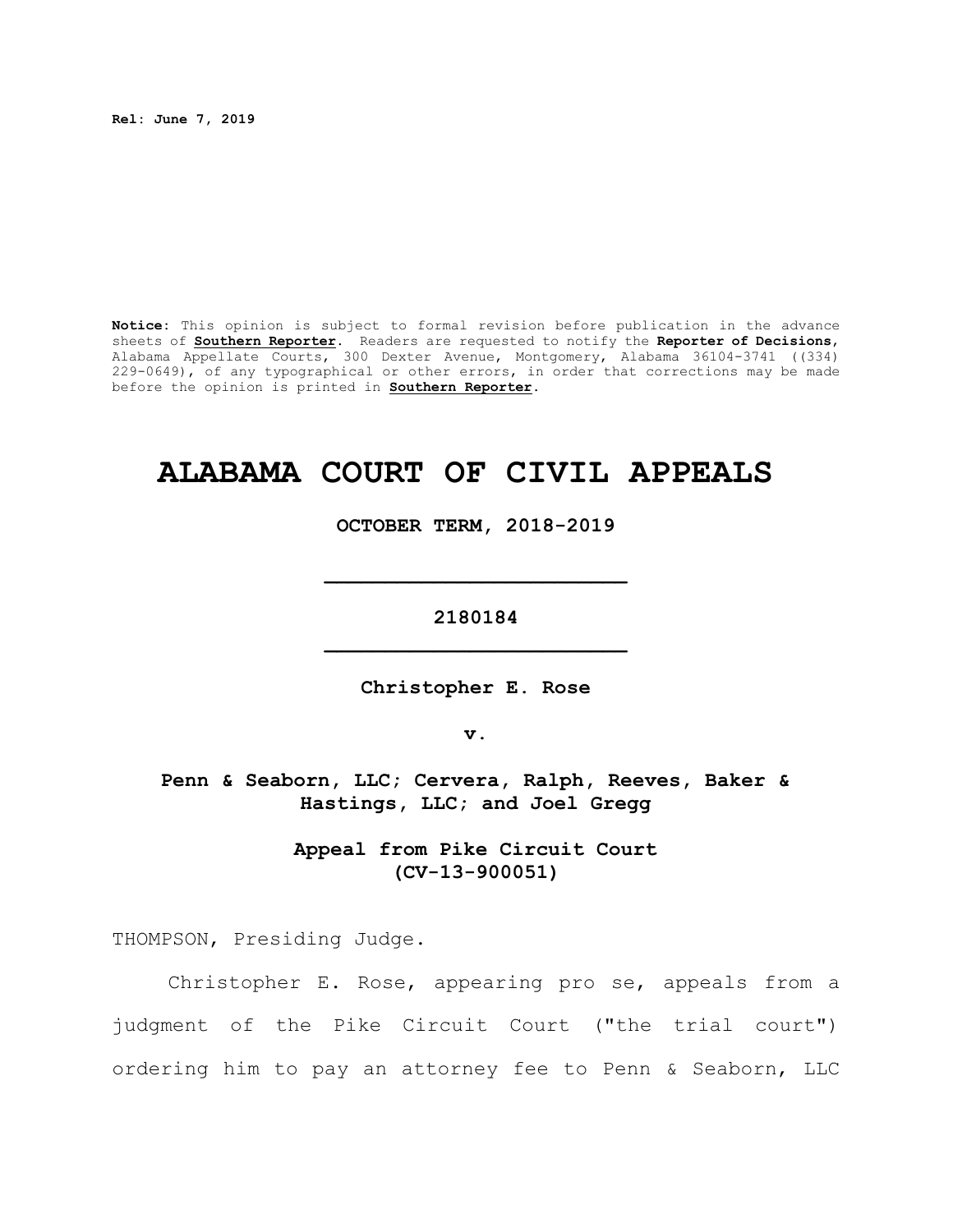("P&S"); Cervera, Ralph, Reeves, Baker & Hastings, LLC ("CRRB&H"); and Joel Gregg (P&S, CRRB&H, and Gregg are hereinafter referred to collectively as "the attorneys").

The record indicates the following. Rose retained Shane Seaborn of P&S and Grady Reeves and Clifton Hastings of CRRB&H to represent him in connection with claims he was pursuing against corporate defendants pertaining to gasoline that had leaked from underground fuel-storage tanks into the soil on his property. Seaborn associated Gregg as counsel because Gregg has experience in underground-tank litigation. Rose signed a contingent-fee employment contract ("the fee agreement") in which he agreed to pay the attorneys 45% "solely from the proceeds" of the net amount recovered, "whether by settlement, trial, or otherwise."

In March 2013, Seaborn, Reeves, and Hastings filed on behalf of Rose a complaint against the corporate defendants in connection with the leaked gasoline. In the complaint, Rose asserted a number of tort claims and sought monetary damages against the corporate defendants. On January 30, 2015, the parties mediated the claims and agreed to settle the case for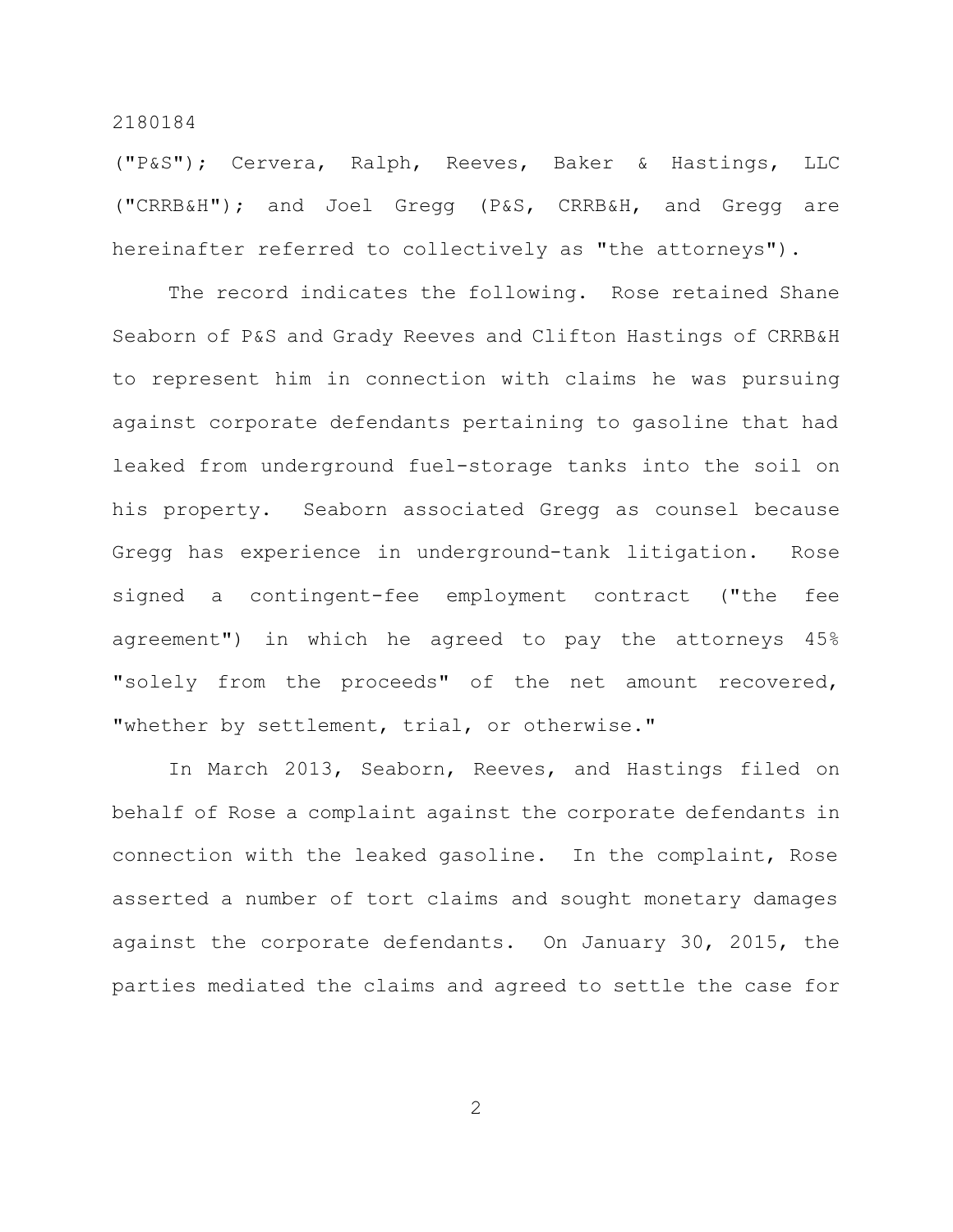\$100,000, and Rose executed a settlement agreement ("the first settlement agreement").

On August 13, 2015, the corporate defendants filed a motion to enforce the first settlement agreement, asserting that Rose had refused to present the agreement and a release discharging the corporate defendants from liability on the claims ("the release") to the individual who held the mortgage on the property at issue for his consent and approval as required by the first settlement agreement. On September 9, 2015, the trial court entered a summary judgment enforcing the first settlement agreement.

On September 14, 2015, Rose sent an e-mail to Seaborn informing him that Rose was "terminating our agreement." Rose wrote that he was meeting another attorney to "make plans" to appeal the September 9, 2015, judgment, adding that Seaborn was "ordered to refrain from any further interaction with the [defendants] or the judge in this matter on my behalf" and to "withdraw, remove, or prevent subordinate attorneys retained by you to assist in this case" from taking any further action. Rose explicitly stated that he "fully and completely rescind[ed] any agreement that gives you any authority to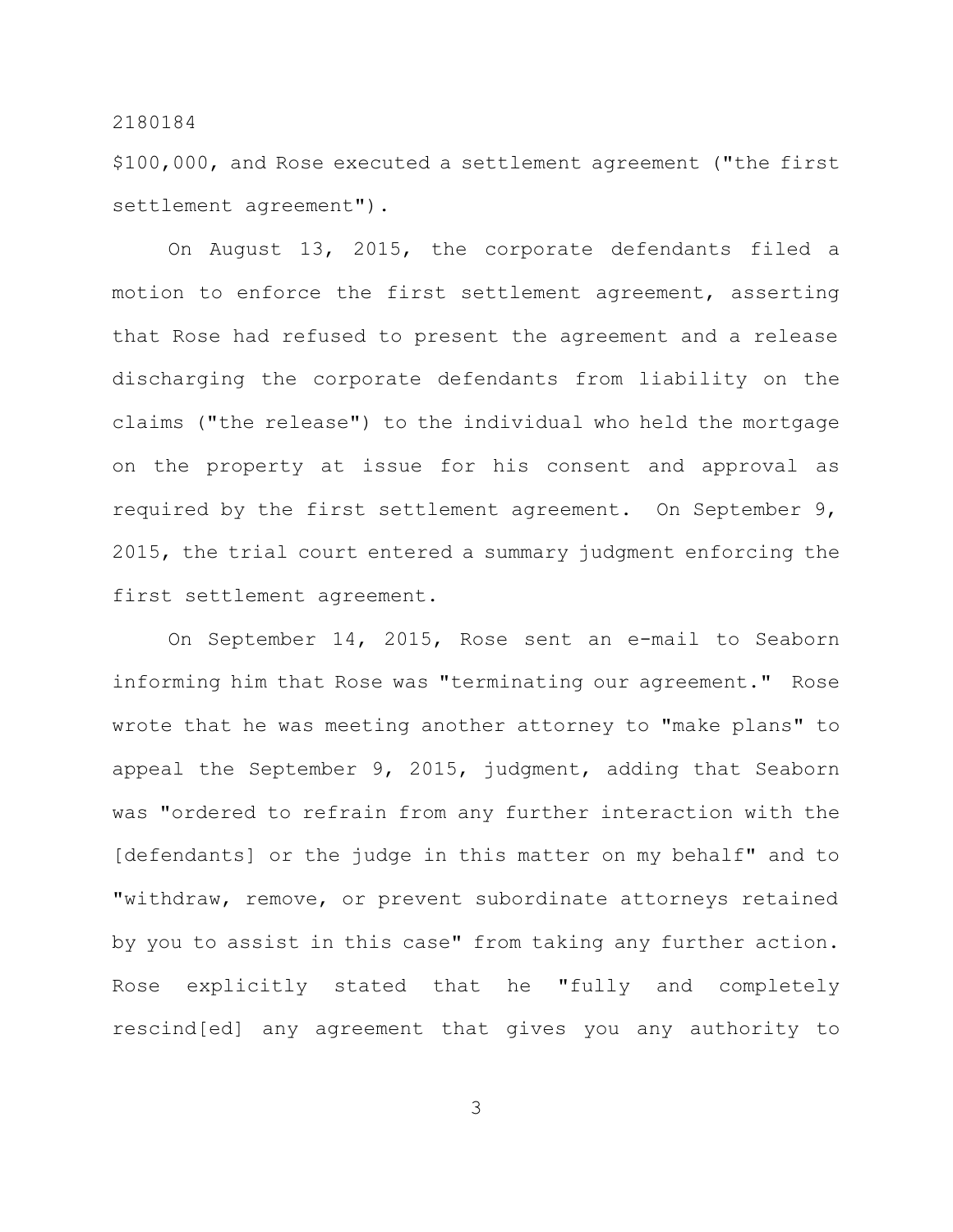represent or bind me in any agreements." Rose then said: "This email is intended as an emergency stop work order to provide reasonable review of the facts and to investigate charges of ethics violation, case tampering and negligence." On September 16, 2015, the attorneys filed a notice of an attorney's lien in the trial court. They also filed a motion to withdraw from their representation of Rose.

Rose, acting pro se, proceeded with an appeal of the September 9, 2015, judgment. On April 29, 2016, this court reversed that judgment on the ground that a genuine issue of material fact existed as to why the mortgage holder, Rose's father-in-law, Glen Bracewell, had not signed the release and no legal argument had been made by any party as to the legal effect of Bracewell's failure to fulfill that requirement specified in the first settlement agreement. Rose v. Interstate Oil Co., 208 So. 3d 26, 29 (Ala. Civ. App. 2016). The cause was remanded for further proceedings. Id.

It is undisputed that, after the case was remanded, the parties, including Bracewell, who had been added as a party to the action on March 13, 2018, reached a new agreement to settle the matter for \$125,000 ("the second settlement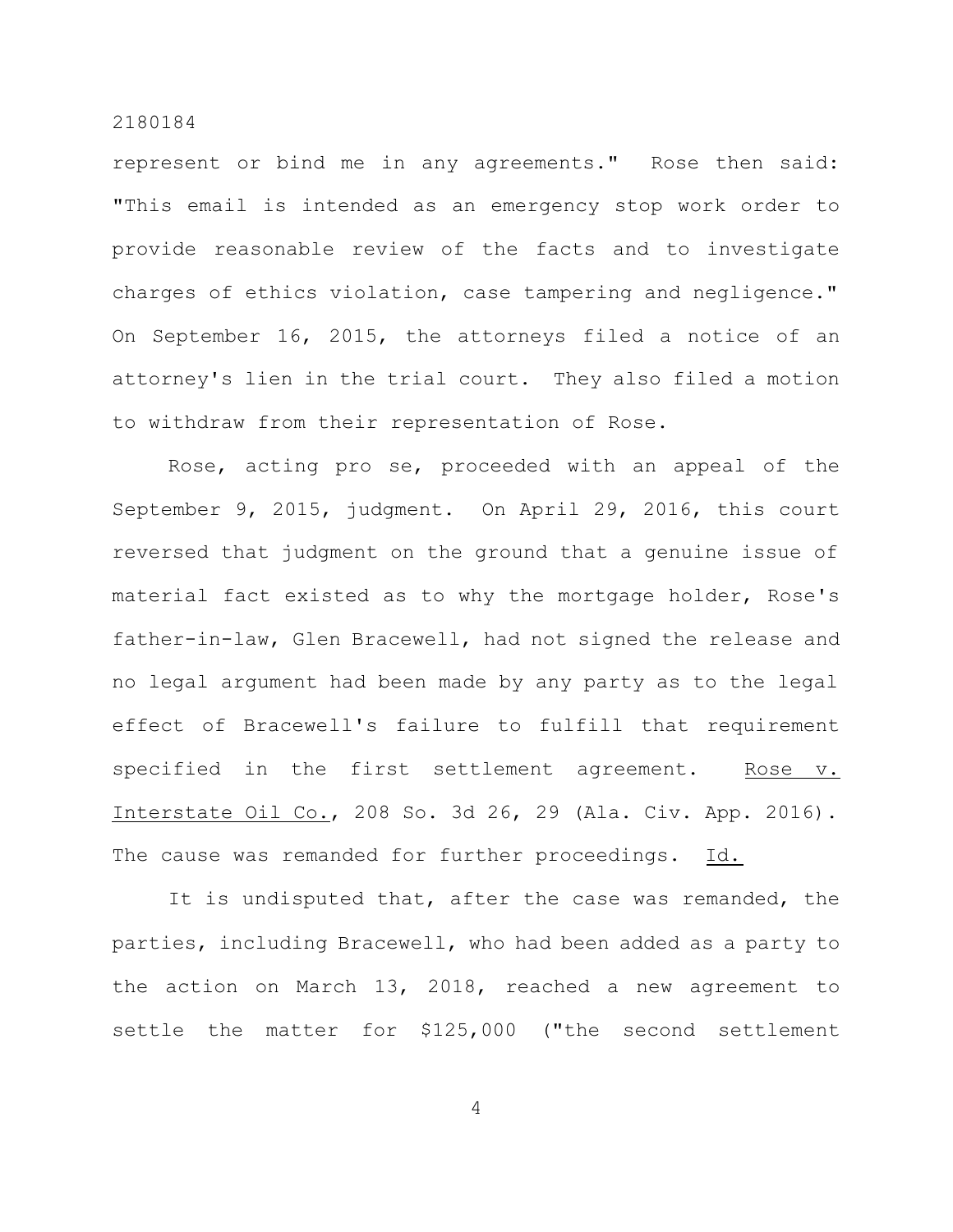agreement"). On May 7, 2018, Rose, still appearing pro se, filed in the trial court a "memorandum in opposition to [the] fee" that the attorneys sought for their work in this matter and requested a release of the attorney's lien. Bracewell, who was represented by counsel, filed a response to Rose's memorandum in opposition to the fee, referencing "the \$125,000 settlement proceeds" set out in the second settlement agreement and arguing that he was entitled to "the entire principal sum of \$100,000 plus all accumulated and accrued interest." On May 23, 2018, the attorneys filed a response to Rose's memorandum, attaching the fee agreement and correspondence from Rose, including the e-mail in which Rose terminated their representation.

On October 24, 2018, the trial court held an ore tenus hearing on the attorney-fee issue. At that hearing, Rose testified that, while they were representing him, the attorneys did their jobs and that Seaborn was a "skilled, competent attorney." However, Rose said, he did not believe that the attorneys were entitled to compensation in this matter because he questioned their ethics and he believed that they had tried to "defraud" Bracewell. Rose testified that he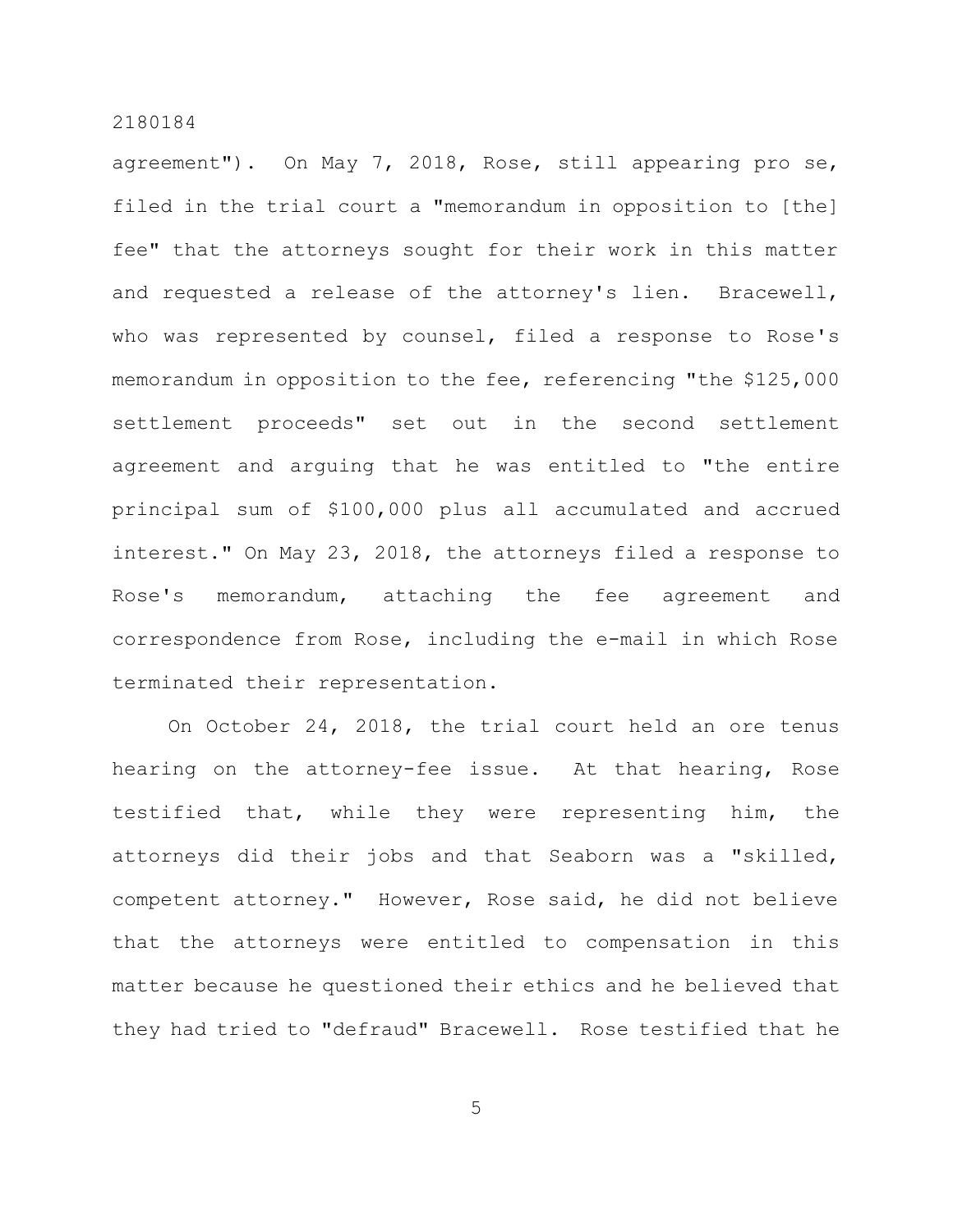had hired Seaborn, that Seaborn was his employee, and that, as Seaborn's employer, it was Rose's "responsibility to hold him to an account." He also said that "it is not unreasonable to be stern or strong with an employee." Rose made unsupported speculative or conjectural statements, but he presented no evidence of any wrongdoing or misconduct by any of the attorneys.

Seaborn, Reeves, Hastings, and Gregg testified regarding their experience, their billing rates, and the estimated amount of time each had put into this case before Rose discharged them. Seaborn testified that he had associated Gregg on the matter because, he said, Gregg had an expertise in underground-tank litigation. Seaborn said that, among other things, he had both propounded discovery and worked with Rose to respond to discovery. Seaborn had also taken depositions. That discovery was used in reaching both settlements in this action. Based on the testimony the attorneys presented, it appears that, if Rose were billed by the hour, he would owe the attorneys a total of more than \$63,310. The attorneys' expenses were \$3,411.50. Other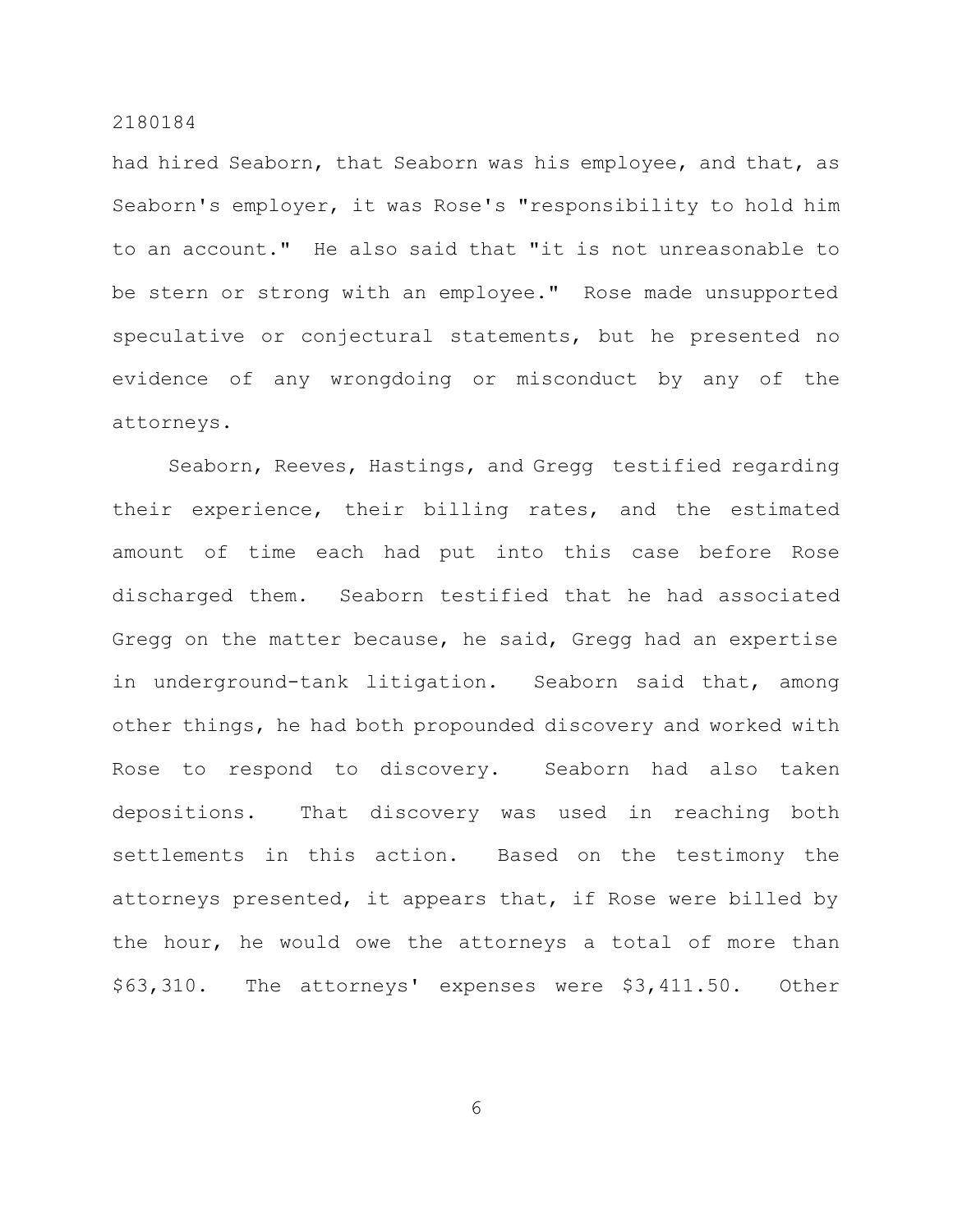attorneys testified regarding the reasonable amount of an attorney fee for the work performed.

On November 7, 2019, the trial court entered an order awarding the attorneys a fee equaling 45% of \$96,588.50, which represents the amount of the first settlement agreement–- \$100,000–-less expenses of \$3,411.50; the attorney fee was calculated to be \$43,464.83. Adding expenses of \$3,411.50, the trial court entered a total award to the attorneys in the amount of \$46,876.33. In determining the award, the trial court explained:

"In making the foregoing award of fees and expenses, the Court, of course, considered the contingency fee employment contract, as well as the numerous hours expended by counsel in handling the case, their time records reflecting the nature of the services performed and the amount of time it consumed, the reasonableness of the services performed, the fees customarily charged in the locality of Pike County for similar services undertaken on a contingent fee basis, and perhaps most importantly, that their efforts were the procuring cause of the first \$100,000.00 of the achieved final settlement."

Rose filed a timely notice of appeal to this court, which transferred the appeal to our supreme court for lack of subject-matter jurisdiction. The supreme court then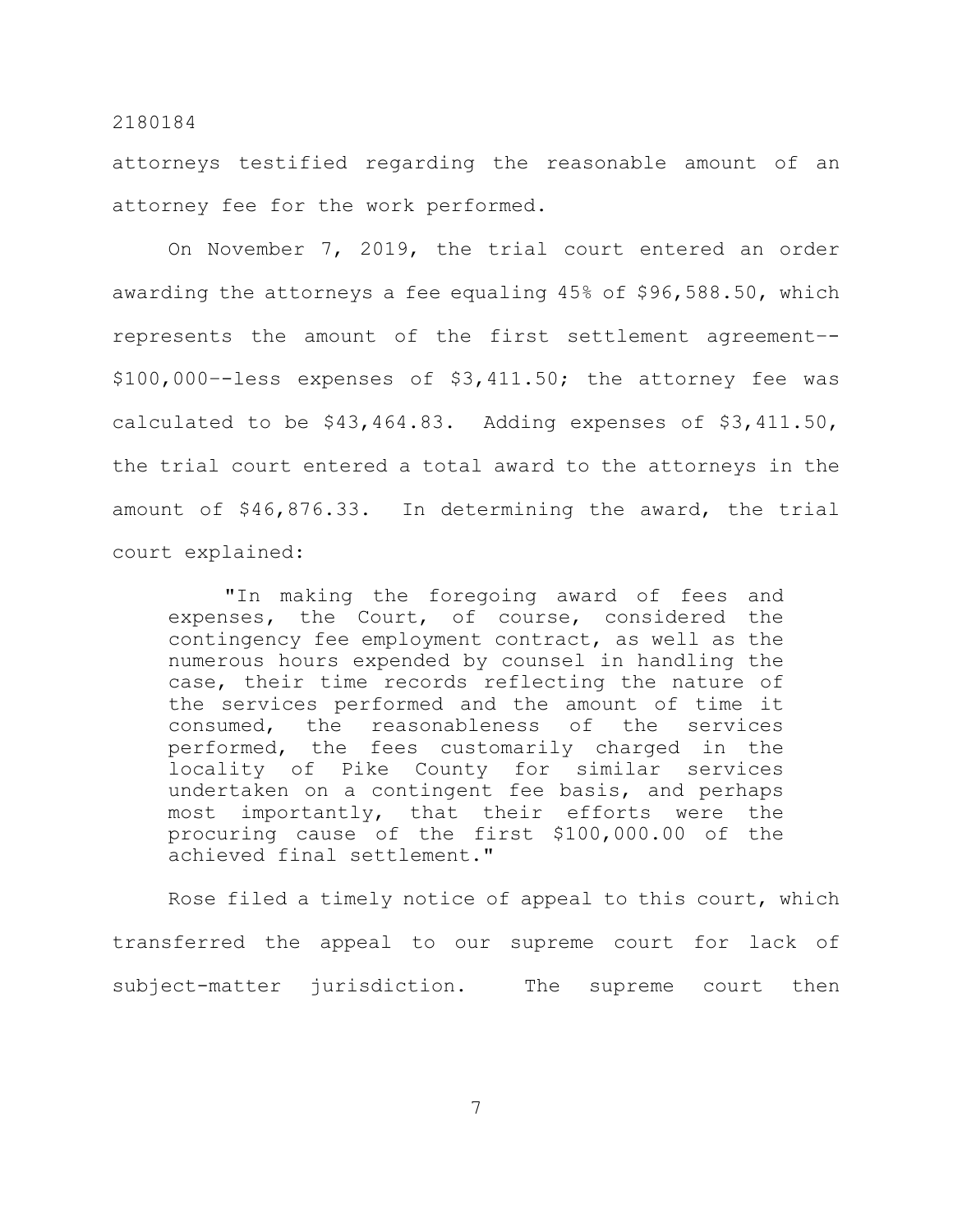transferred the case to this court pursuant to  $\S$  12-2-7(6), Ala. Code 1975.

At the hearing on the issue of an attorney fee, the trial court received both ore tenus and documentary evidence.

> "'"The ore tenus rule is grounded upon the principle that when the trial court hears oral testimony it has an opportunity to evaluate the demeanor and credibility of witnesses." Hall v. Mazzone, 486 So. 2d 408, 410 (Ala. 1986). The rule applies to "disputed issues of fact," whether the dispute is based entirely upon oral testimony or upon a combination of oral testimony and documentary evidence. Born v. Clark, 662 So. 2d 669, 672 (Ala. 1995). The ore tenus standard of review, succinctly stated, is as follows:

> > "'"[W]here the evidence has been [presented] ore tenus, a presumption of correctness attends the trial court's conclusion on issues of fact, and this Court will not disturb the trial court's conclusion unless it is clearly erroneous and against the great weight of the evidence, but will affirm the judgment if, under any reasonable aspect, it is supported by credible evidence."'

"Reed v. Board of Trs. for Alabama State Univ., 778 So. 2d 791, 795 (Ala. 2000)(quoting Raidt v. Crane, 342 So. 2d 358, 360 (Ala. 1977))."

Spencer v. Spencer, 258 So. 3d 326, 327-28 (Ala. 2018).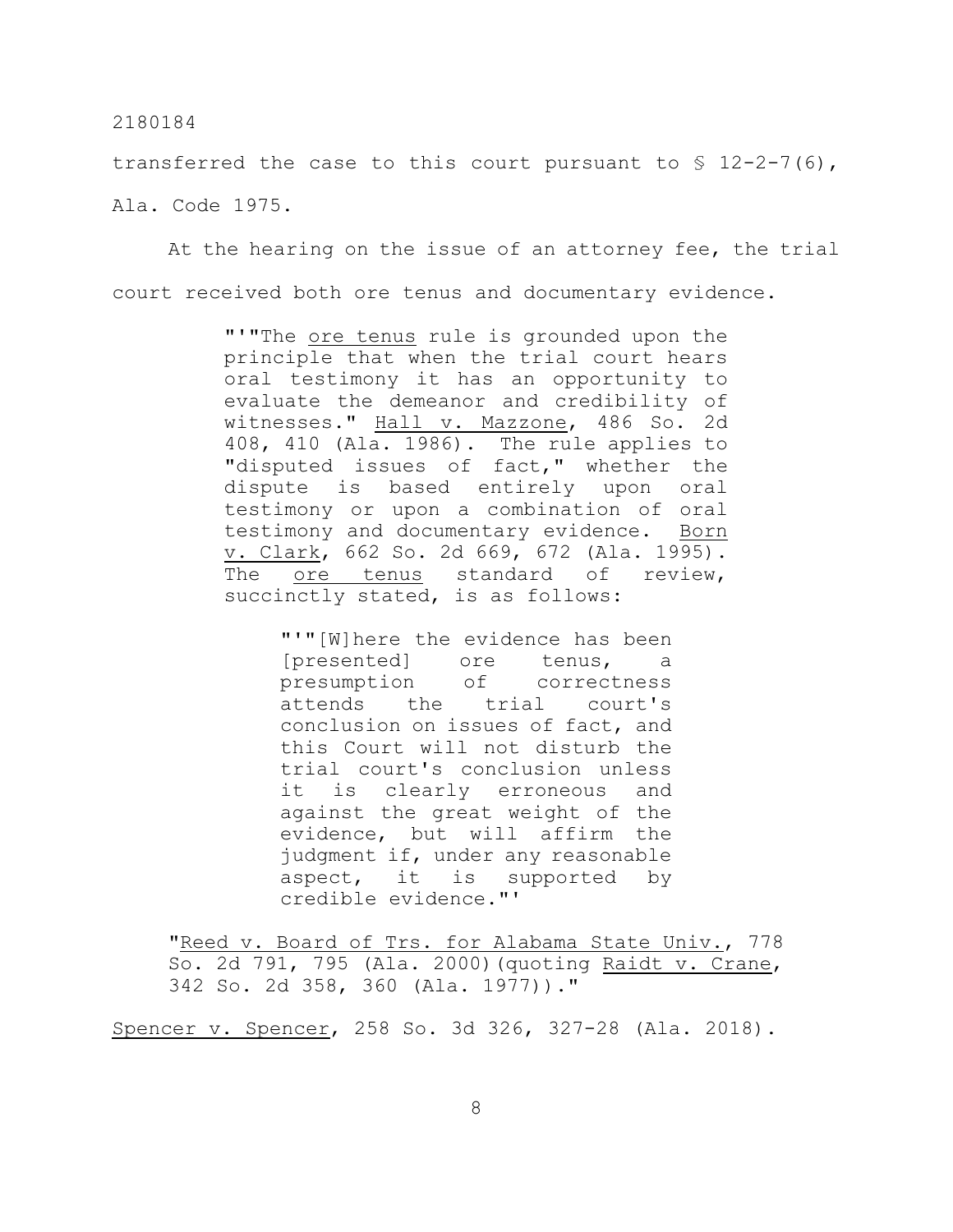In this appeal, Rose observes that the attorneys did not represent him in his previous appeal, that the original judgment that ordered the enforcement of the first settlement agreement was reversed, and that the attorneys were not representing him when the second settlement agreement was reached. Rose further points out that the fee agreement did not include appellate work. He maintains that the attorneys "declined to take an appeal," saying that he gave them an opportunity to represent him on appeal before he discharged them. Accordingly, Rose argues, because the attorneys were not representing him when the second settlement was reached, they were not entitled to receive a fee. This is the same argument Rose made to the trial court in his memorandum in opposition to the fee.

In support of his argument, Rose cites opinions from other states that are factually distinguishable from the instant case. For example, Dinter v. Sears, Roebuck & Co., 278 N.J. Super. 521, 651 A.2d 1033 (1995), which Rose says is a leading case regarding this issue, involved a fee dispute between successive trial lawyers who represented the Dinters, the plaintiffs in a negligence action. The first case was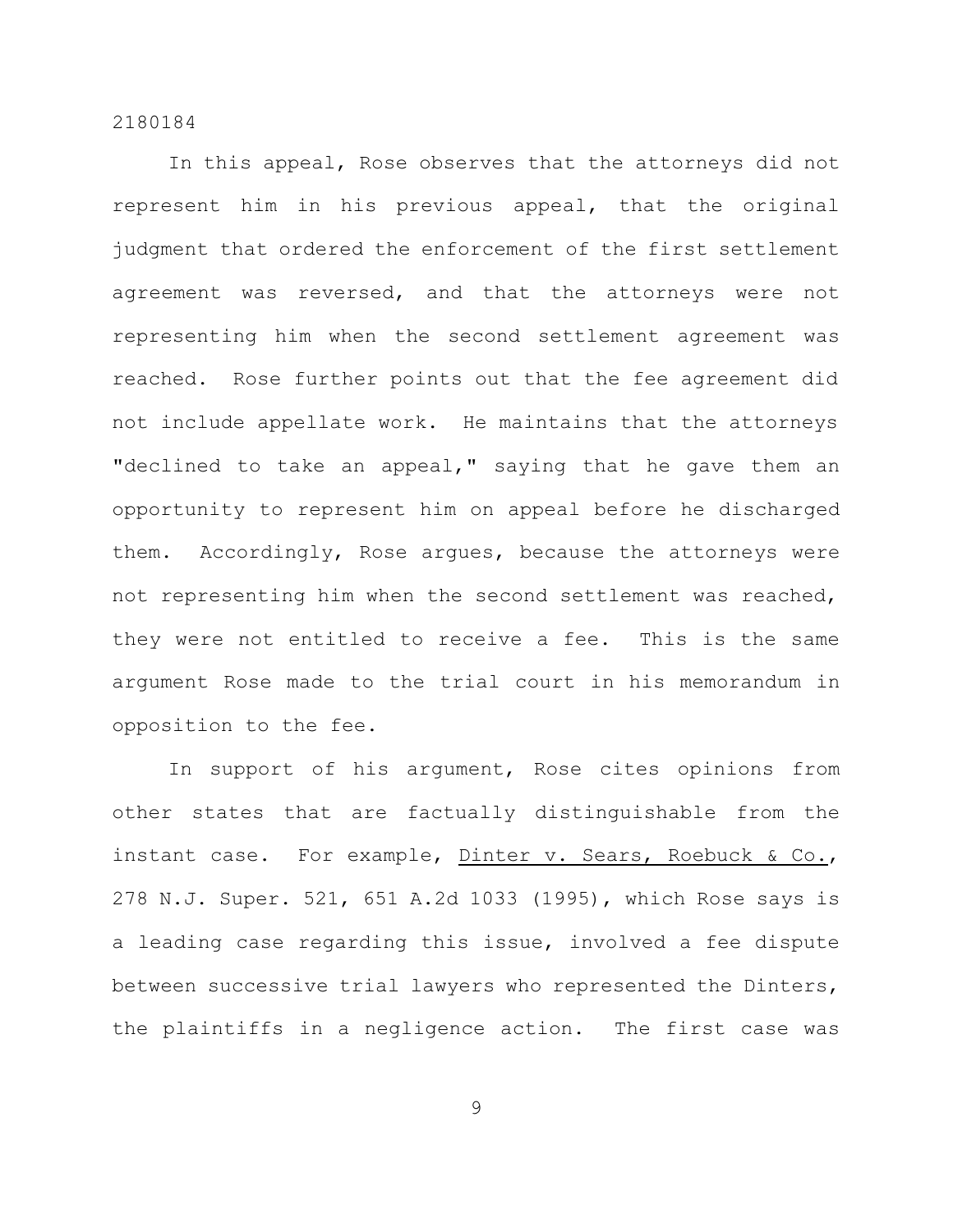tried before a jury, which found against the Dinters. 278 N.J. Super. at 523, 651 A.2d at 1034. The Dinters had a contingent-fee agreement with Bertram Siegel, the attorney who represented them in the first action. After a judgment was entered on the jury's verdict in favor of the defendant, the Dinters wanted to appeal. Siegel would not represent them on appeal unless they paid the costs for appeal, especially the cost for the trial transcript. Their fee agreement did not include appellate work. 278 N.J. Super. at 523-24, 651 A.2d at 1034. The Dinters then retained a different attorney, Bennett J. Wasserman, to represent them on appeal. On appeal, the New Jersey appellate court reversed the judgment and remanded the case for another trial. 278 N.J. Super. at 524, 651 A.2d at 1034. Wasserman continued to represent the Dinters under a new contingent-fee agreement. The case then settled for \$850,000. Siegel sought a portion of the settlement proceeds owed to Wasserman, claiming he was entitled to fees under Siegel's own contingent-fee agreement. Id. The New Jersey trial court agreed and awarded Siegel a \$45,000 quantum meruit fee and costs of \$7,656.68. 278 N.J. Super. at 523, 651 A.2d at 1034.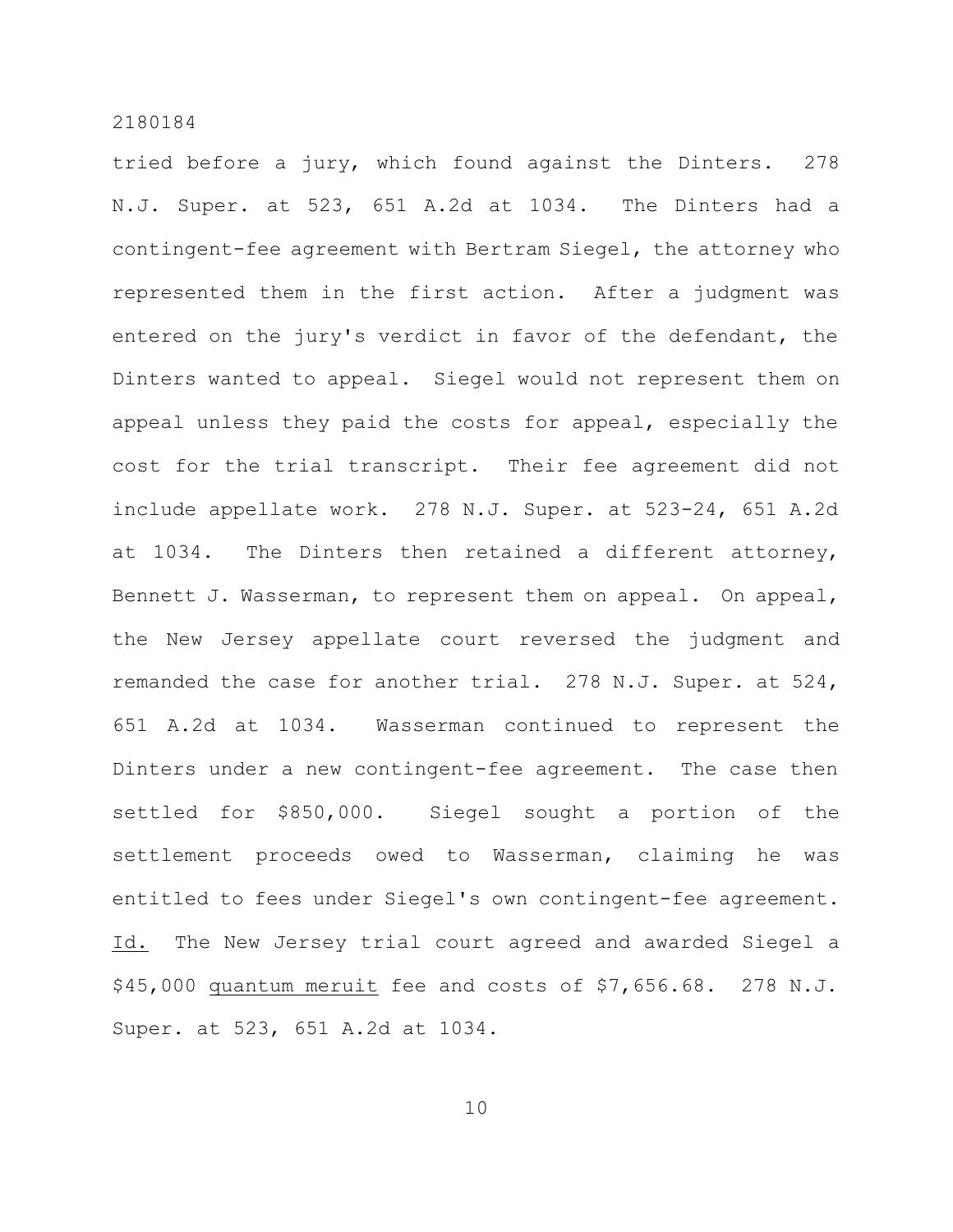The New Jersey appellate court reversed the judgment awarding Siegel a fee, noting that Siegel had not forwarded his file to Wasserman, who had conducted additional discovery and had obtained various court orders to compel Siegel to provide him with certain other discovery items. 278 N.J. Super. at 528, 651 A.2d at 1036. The appellate court explained its decision to reverse the award of an attorney fee to Siegel, writing:

"It is clear that an attorney who, acting pursuant to a contingent fee agreement, voluntarily withdraws from representation before or without achieving any recovery for his client is not entitled to be compensated for services rendered absent a breach by the client or some ethical reason which might have required the withdrawal. International Materials v. Sun Corp., 824 S.W.2d 890, 895 (Mo. 1992) has synthesized the usual rule:

"'The general rule is that a lawyer who abandons or withdraws from a case, without justifiable cause, before termination of a case and before the lawyer has fully performed the services required, loses all right to compensation for services rendered.'

"This rule applies with even greater force where the withdrawing attorney failed to earn the contingent fee, having achieved no recovery for the client. See Faro v. Romani, 641 So. 2d 69 (Fla. 1994); Plaza Shoe Store, Inc. v. Hermel, 636 S.W.2d 53, 59-60 (Mo. 1982). Where the client elects to proceed with an appeal with a new attorney after the first attorney was unsuccessful at the trial level, it has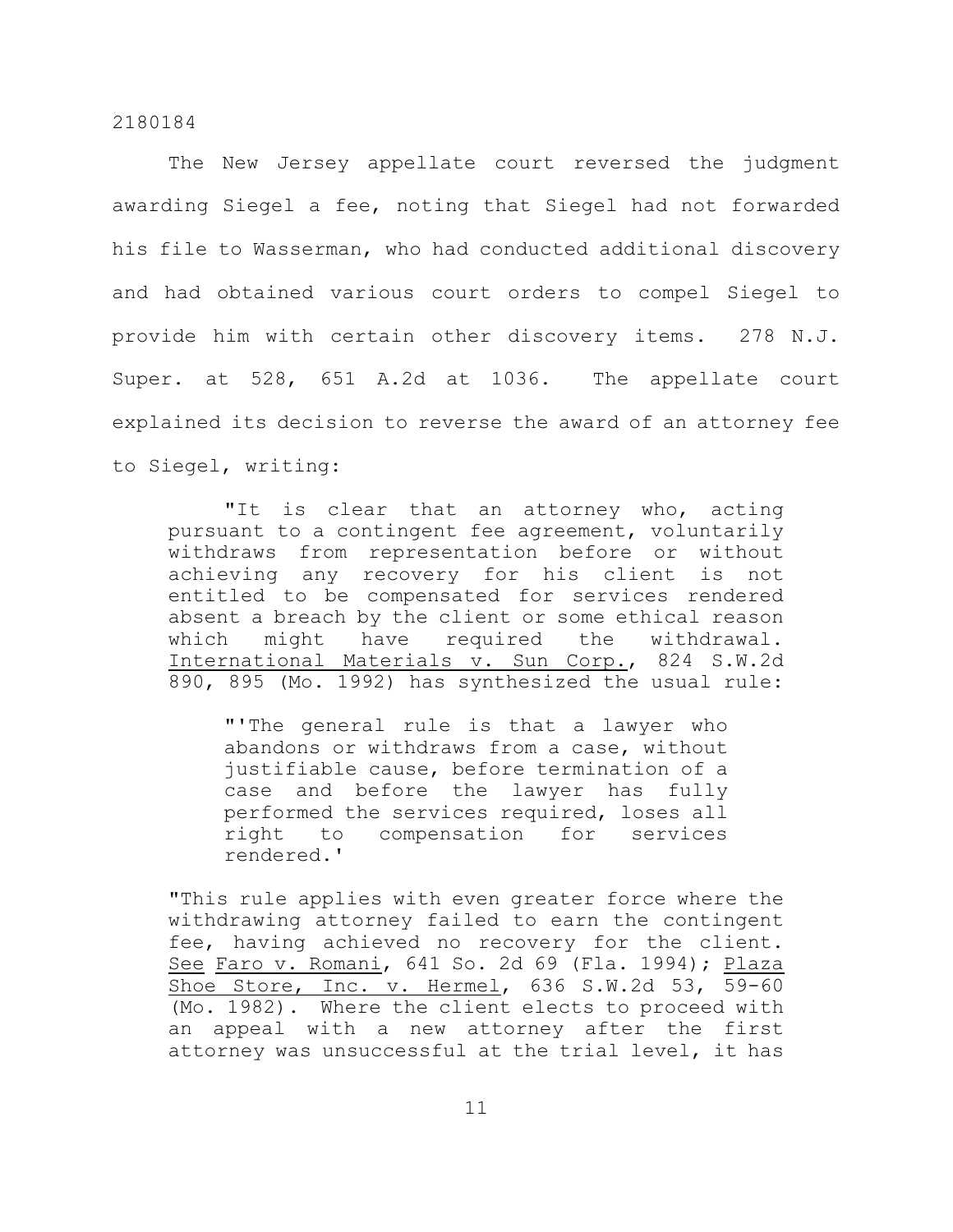been held that quantum meruit is not available because the lawyer completed his work at the trial level, albeit, unsuccessfully. Robinowitz v. Pozzi, 127 Or. App. 464, 872 P.2d 993, 996 (1994)."

Dinter, 278 N.J. Super. at 532, 651 A.2d at 1038.

The New Jersey appellate court concluded that Siegel's representation of the Dinters ended when he declined to prosecute the appeal. In other words, his representation ended with the trial, which had yielded nothing for the Dinters. Siegel's fee agreement ended at the same time, the appellate court said, and "Siegel could not then have reasonably expected payment after he was terminated." 278 N.J. Super. at 533, 651 A.2d at 1039.

In this case, the attorneys achieved a settlement to which Rose had agreed. Not until Rose refused to perform under the first settlement agreement and the corporate defendants moved the trial court for an order to enforce it did Rose have an "adverse judgment" from which to appeal. Additionally, despite Rose's contention that the attorneys "declined to take an appeal," the trial court could have determined from the evidence, specifically the e-mail Rose sent to Seaborn "terminating our agreement" after the enforcement order was entered, that Rose–-not the attorneys–-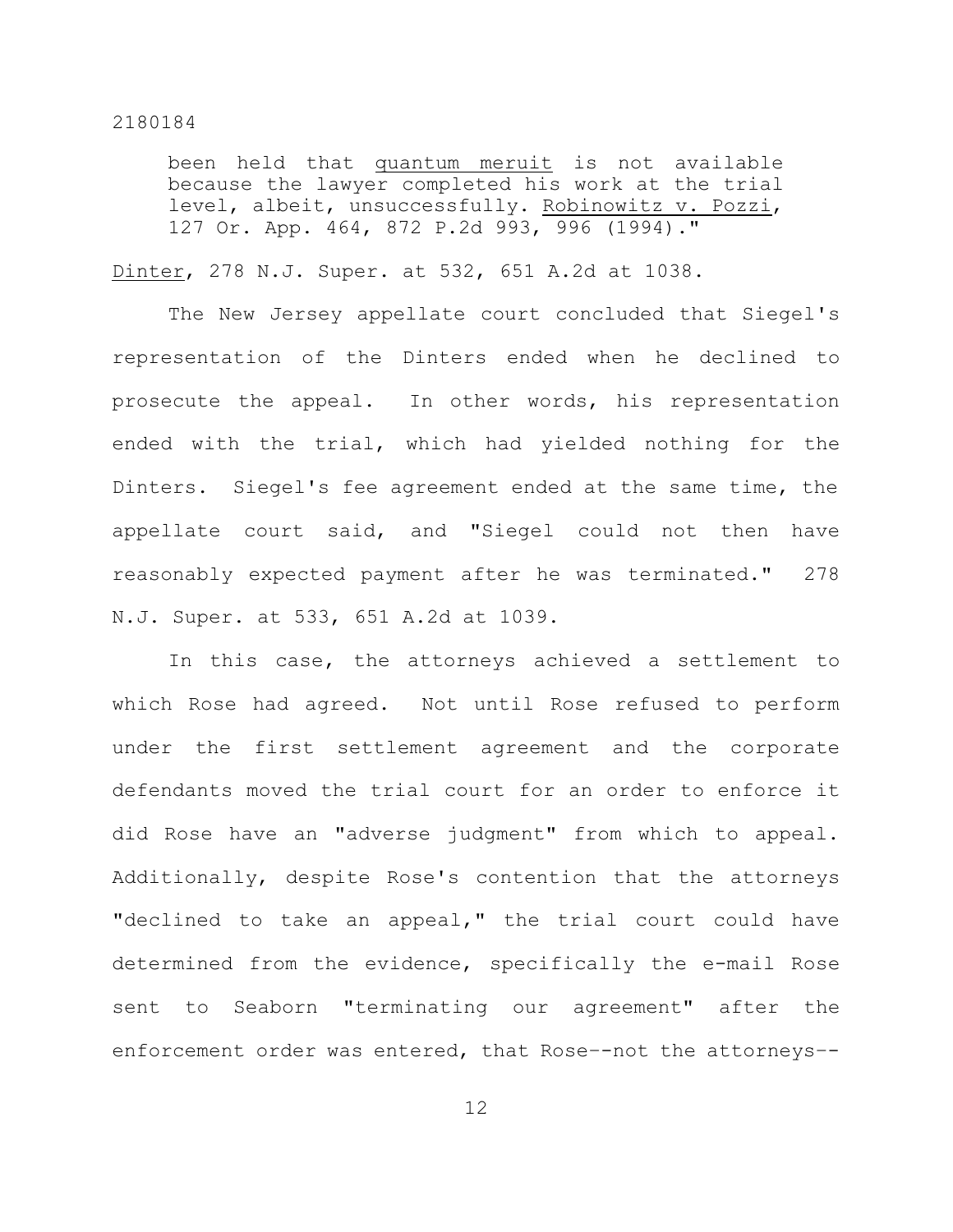made the decision to have someone else represent him on appeal. In other words, the attorneys did not abandon the case. It was at that point that the attorneys filed the attorney's lien to obtain payment for the services they had rendered to Rose. Rose then proceeded pro se to reach a settlement with the corporate defendants for \$125,000.

Our supreme court has considered the award of an attorney fee under circumstances similar to those in the instant case. In Triplett v. Elliott, 590 So. 2d 908, 910 (Ala. 1991), our supreme court wrote:

"This Court has held that the purpose of the attorney's lien statute, § 34–3–61, Code of Ala. 1975, is to protect the attorney from loss of his investment in time, effort, and learning, and the loss of funds used in serving the interest of the client. Carnes v. Shores, 55 Ala. App. 608, 610-11, 318 So. 2d 305, 307 (1975). The protection afforded by the statute is not limited to attorneys of record at the time of settlement or when judgment is rendered.

"The trial court in the present case relied on Gaines, Gaines & Gaines, P.C. v. Hare, Wynn, Newell & Newton, 554 So. 2d 445 (Ala. Civ. App. 1989), in which a discharged firm sought to enforce a previous fee agreement and to establish an attorney's lien on any amount recovered. The trial court held that the discharged firm was entitled to a fee recovery based on the theory of quantum meruit for the reasonable value of services it had rendered. The Court of Civil Appeals affirmed.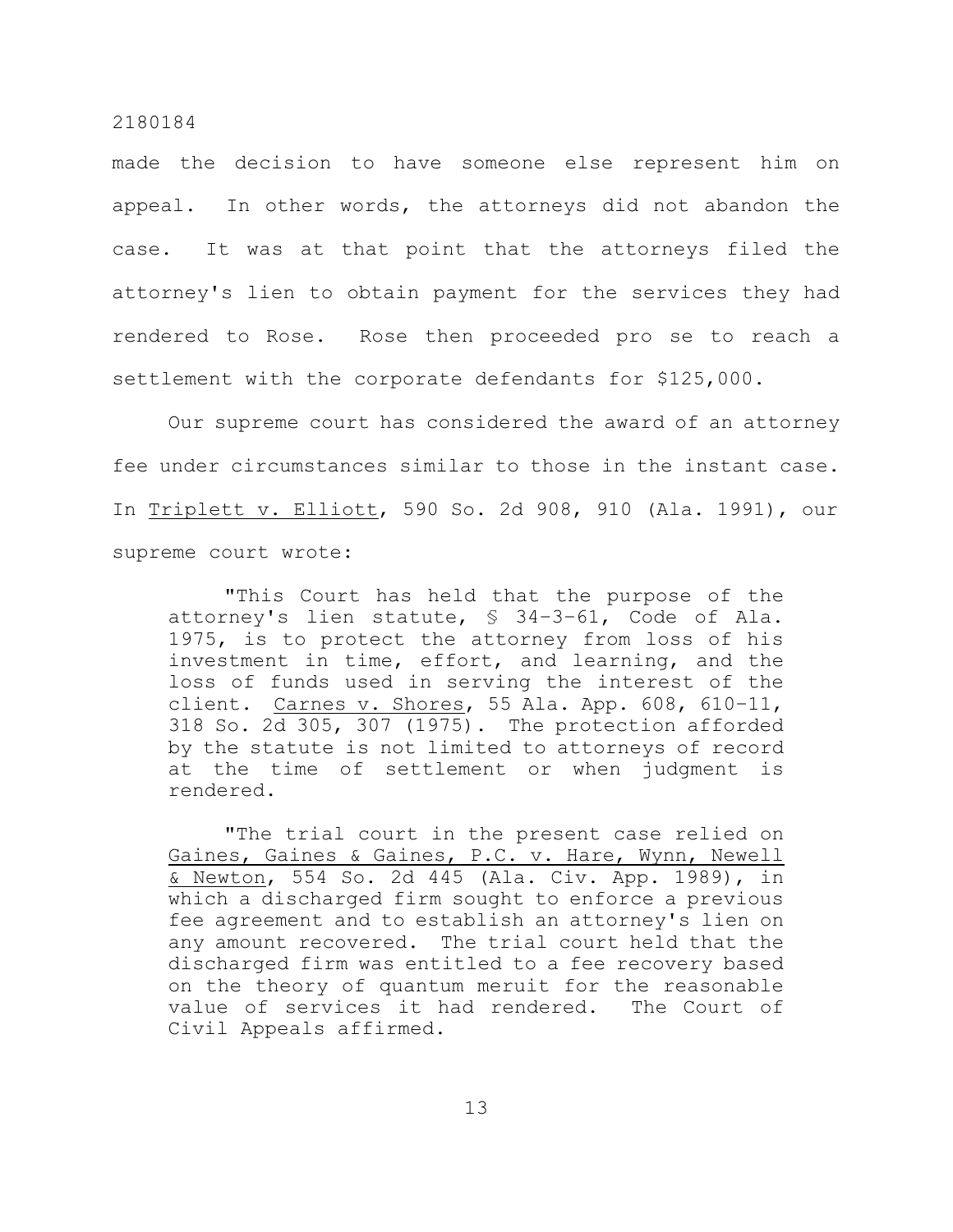"It is well established in Alabama that upon an attorney's discharge, the prior part performance of a contract entitles the attorney to recover for those services rendered. As the Court of Civil Appeals pointed out in Gaines:

"'"The rule in Alabama is that an attorney discharged without cause, or otherwise prevented from full performance, is entitled to be reasonably compensated only for services rendered before such discharge. Hall v. Gunter, 157 Ala. 375, 47 So. 155 [[1908)]. This appears to be the prevailing rule where the contract, as here, called for a contingent fee. 6 C.J. p. 724, § 293." Owens v. Bolt, 218 Ala. 344, 348, 118 So. 590 (1928).'

"554 So. 2d at 448.

"The trial court in the present case properly considered the several factors set out in Peebles v. Miley, 439 So. 2d 137 (Ala. 1983), for determining a reasonable attorney fee and for arriving at a quantum meruit recovery. The court in Gaines applied the Peebles factors also. 554 So. 2d at 449. Some of the factors are the time consumed; the reasonable expenses incurred by the attorney; whether the fee is fixed or contingent; and the nature and length of the professional relationship."

This court recently set forth the factors to be used in

determining a reasonable attorney fee:

"In Van Schaack v. AmSouth Bank, N.A., 530 So. 2d 740, 749 (Ala. 1988), our supreme court explained:

"'In Peebles[ v. v. Miley, 439 So. 2d 137 (Ala. 1983)], this Court added five more criteria to the seven that had been enumerated in our cases. The complete list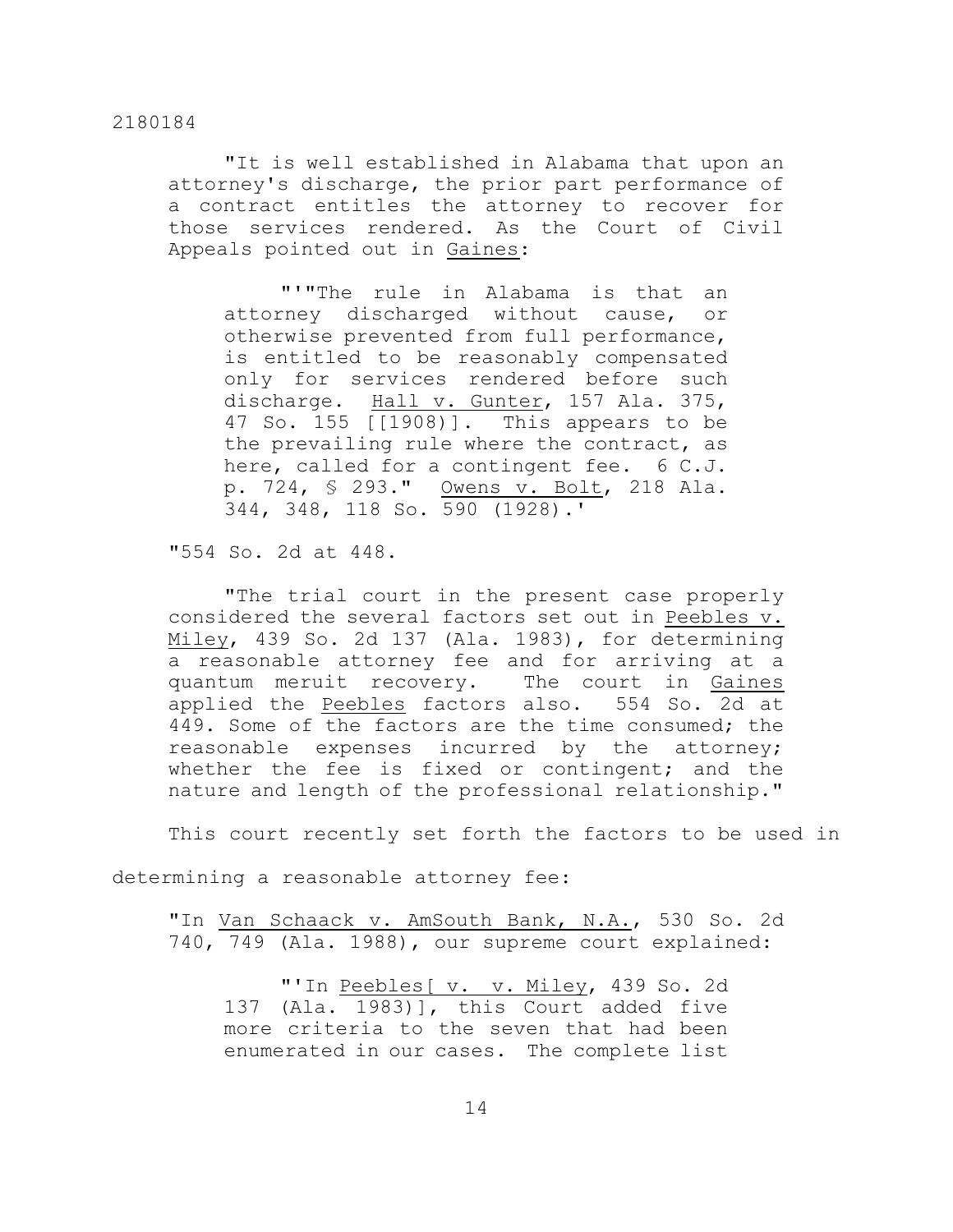of criteria used in the estimation of the value of an attorney's services now includes the following: (1) the nature and value of the subject matter of the employment; (2) the learning, skill, and labor requisite to its proper discharge; (3) the time consumed; (4) the professional experience and reputation of the attorney; (5) the weight of his responsibilities; (6) the measure of success achieved; (7) the reasonable expenses incurred; (8) whether a fee is fixed or contingent; (9) the nature and length of a professional relationship; (10) the fee customarily charged in the locality for similar legal services; (11) the likelihood that a particular employment may preclude other employment; and (12) the time limitations imposed by the client or by the circumstances.'"

Harris v. Capell & Howard, P.C., [Ms. 2170973, Jan. 11, 2019]

So. 3d , (Ala. Civ. App. 2019).

Unlike the plaintiffs in Dinter, Rose benefitted financially from the work the attorneys performed in that Rose agreed to settle the matter for \$100,000 based on the work the attorneys had conducted. Rose was the party who did not perform as required under the first settlement agreement, resulting in a summary judgment ordering the enforcement of that agreement. Rose appealed from that judgment. Based on the evidence presented in this case, the trial court reasonably could have determined that Rose discharged the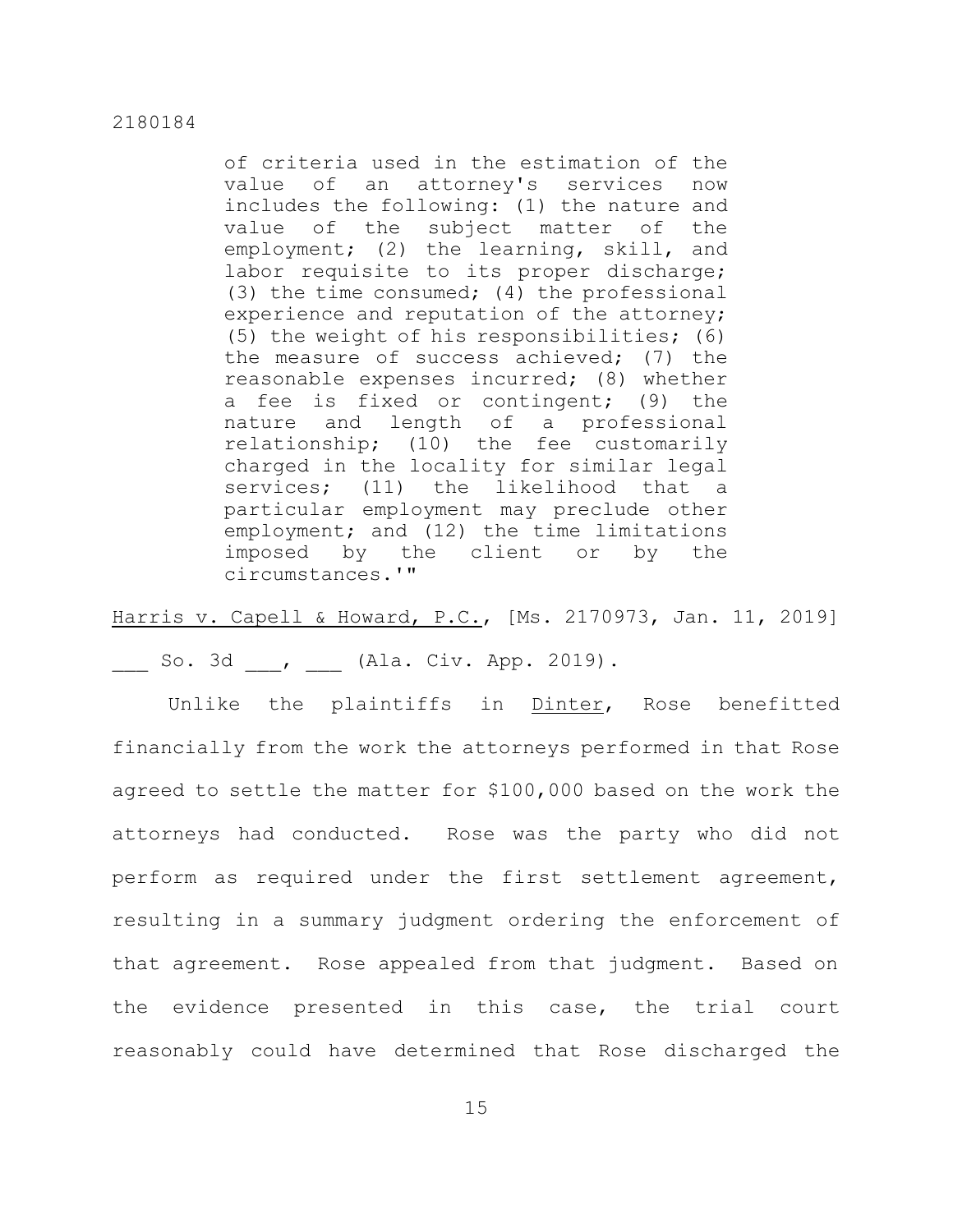attorneys without cause and without giving them the opportunity to handle the appeal or further settlement negotiations. Accordingly, under Triplett and Gaines, Gaines & Gaines, P.C. v. Hare, Wynn, Newell & Newton, 554 So. 2d 445 (Ala. Civ. App. 1989), which was discussed in Triplett, the attorneys were entitled to recover a reasonable attorney fee.

In awarding the attorneys a fee of \$43,464.83, the trial court stated that it had considered the fee agreement, the "numerous hours expended," the nature of the services performed, the reasonableness of the services performed, the fees customarily charged in Pike County for similar services undertaken on a contingent-fee basis, and the fact that the attorneys' efforts "were the procuring cause of the first \$100,000 of the achieved final settlement." In other words, the \$25,000 added to the amount of the settlement in the second settlement agreement was not considered when the trial court calculated the attorney fee.

In his original brief on appeal and again in his reply brief, Rose makes the argument that, if the attorneys are entitled to receive a fee, the trial court erred in awarding them "a portion of the contingency fee." Instead, Rose